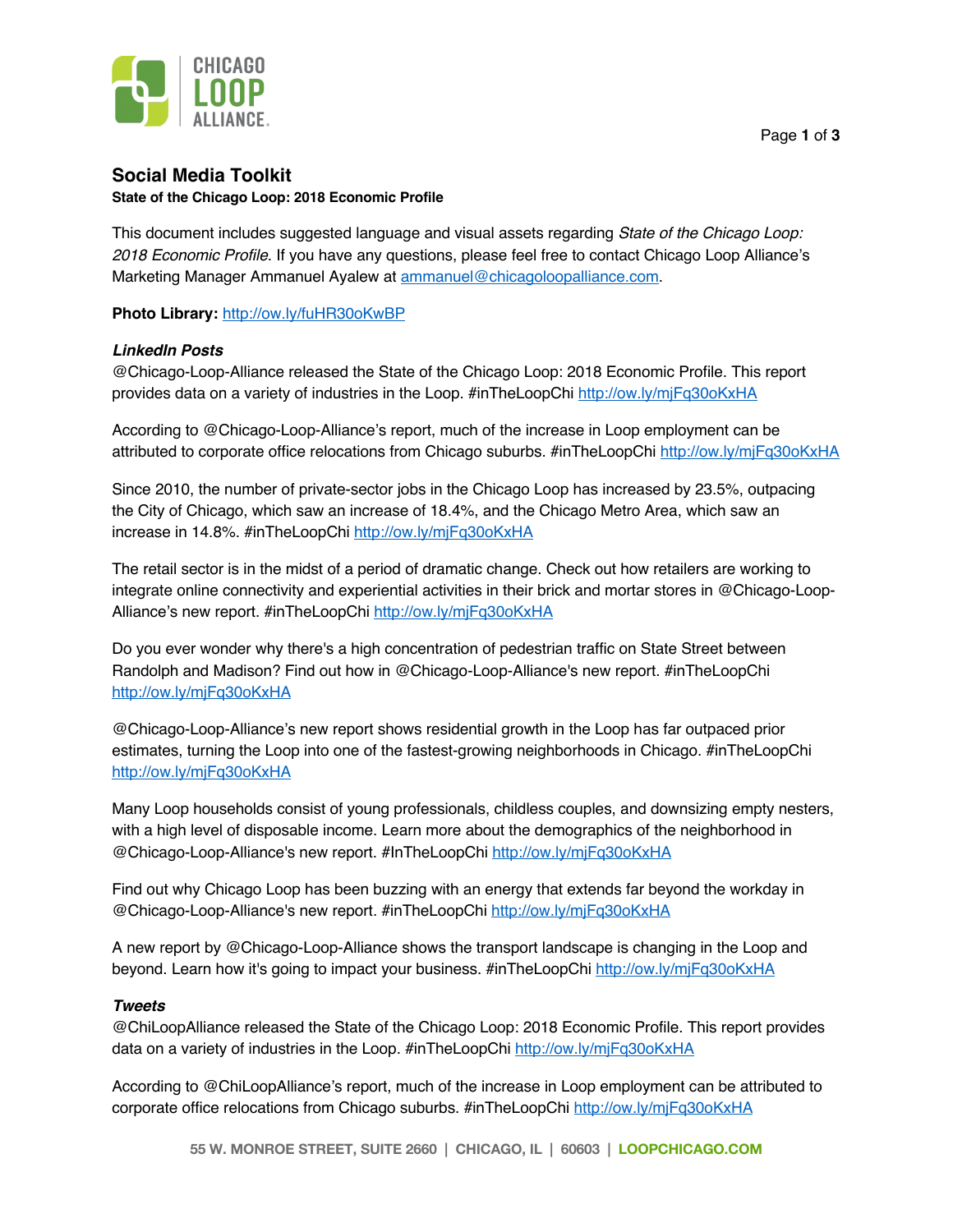Since 2010, the number of private-sector jobs in the Chicago Loop has increased by 23.5%, outpacing the City of Chicago, which saw an increase of 18.4%, and the Chicago Metro Area, which saw an increase in 14.8%. #inTheLoopChi http://ow.ly/mjFq30oKxHA

The retail sector is in the midst of a period of dramatic change. Check out how retailers are working to integrate online connectivity and experiential activities in their brick and mortar stores in @ChiLoopAlliance's new report. #inTheLoopChi http://ow.ly/mjFq30oKxHA

Do you ever wonder why there's a high concentration of pedestrian traffic on State Street between Randolph and Madison? Find out how in @ChiLoopAlliance's new report. #inTheLoopChi http://ow.ly/mjFq30oKxHA

@ChiLoopAlliance's new report shows residential growth in the Loop has far outpaced prior estimates, turning the Loop into one of the fastest-growing neighborhoods in Chicago. #inTheLoopChi http://ow.ly/mjFq30oKxHA

Many Loop households consist of young professionals, childless couples, and downsizing empty nesters, with a high level of disposable income. Learn more about the demographics of the neighborhood in @ChiLoopAlliance's new report. #InTheLoopChi http://ow.ly/mjFq30oKxHA

Find out why Chicago Loop has been buzzing with an energy that extends far beyond the workday in @ChiLoopAlliance's new report. #inTheLoopChi http://ow.ly/mjFq30oKxHA

A new report by @ChiLoopAlliance shows the transport landscape is changing in the Loop and beyond. Learn how it's going to impact your business. #inTheLoopChi http://ow.ly/mjFq30oKxHA

#### *Facebook Post*

@ChicagoLoopAlliance released the State of the Chicago Loop: 2018 Economic Profile. This report provides data on a variety of industries in the Loop. #inTheLoopChi http://ow.ly/mjFq30oKxHA

According to @ChicagoLoopAlliance's report, much of the increase in Loop employment can be attributed to corporate office relocations from Chicago suburbs. #inTheLoopChi http://ow.ly/mjFq30oKxHA

Since 2010, the number of private-sector jobs in the Chicago Loop has increased by 23.5%, outpacing the City of Chicago, which saw an increase of 18.4%, and the Chicago Metro Area, which saw an increase in 14.8%. #inTheLoopChi http://ow.ly/mjFq30oKxHA

The retail sector is in the midst of a period of dramatic change. Check out how retailers are working to integrate online connectivity and experiential activities in their brick and mortar stores in @ChicagoLoopAlliance's new report. #inTheLoopChi http://ow.ly/mjFq30oKxHA

Do you ever wonder why there's a high concentration of pedestrian traffic on State Street between Randolph and Madison? Find out how in @ChicagoLoopAlliance's new report. #inTheLoopChi http://ow.ly/mjFq30oKxHA

@ChicagoLoopAlliance's new report shows residential growth in the Loop has far outpaced prior estimates, turning the Loop into one of the fastest-growing neighborhoods in Chicago. #inTheLoopChi http://ow.ly/mjFq30oKxHA